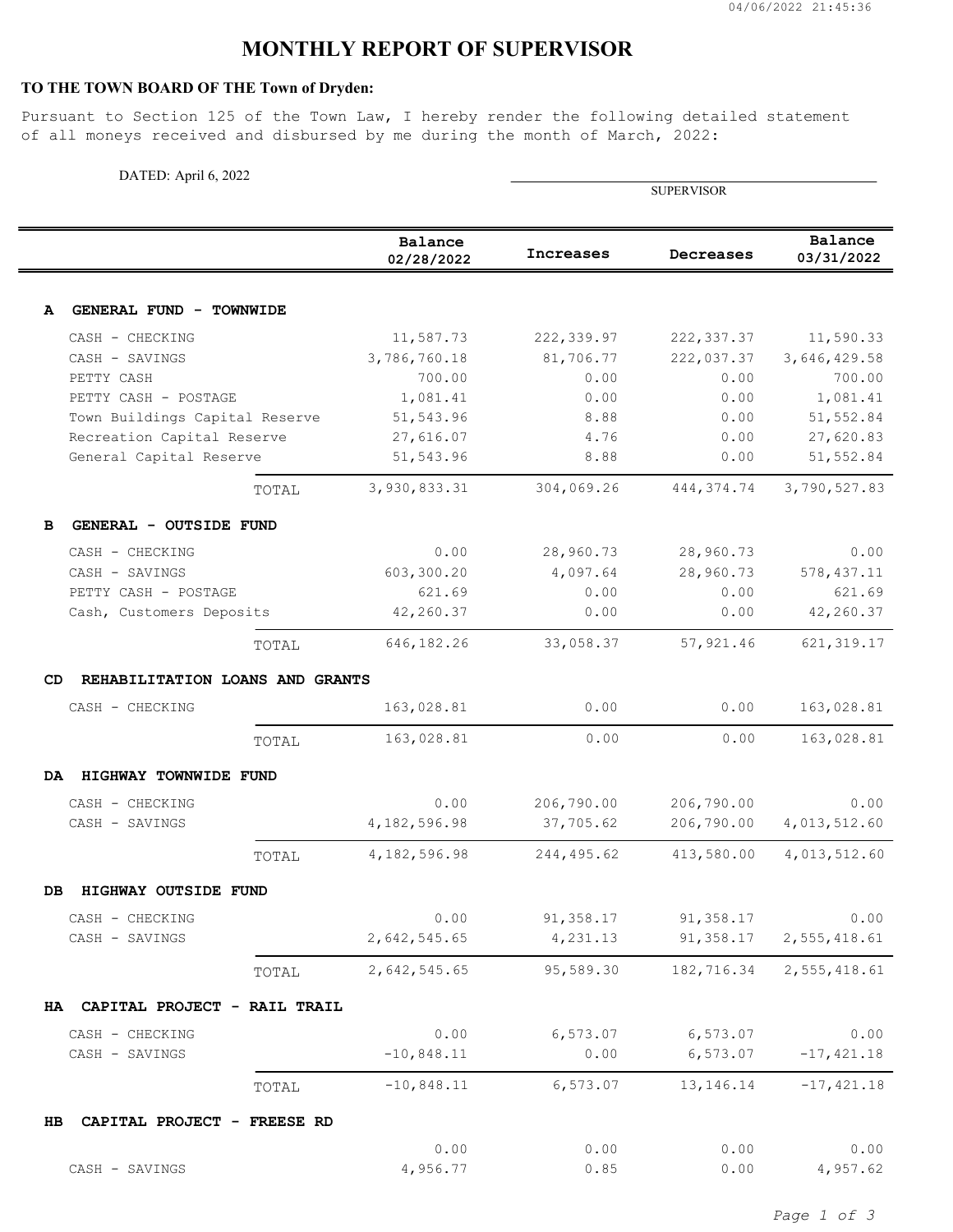## **MONTHLY REPORT OF SUPERVISOR**

|                                                  |       | Balance<br>02/28/2022 | Increases          | Decreases            | Balance<br>03/31/2022 |
|--------------------------------------------------|-------|-----------------------|--------------------|----------------------|-----------------------|
|                                                  |       |                       |                    |                      |                       |
|                                                  | TOTAL | 4,956.77              | 0.85               | 0.00                 | 4,957.62              |
| HС<br>CAPITAL PROJECT - GEORGE RD                |       |                       |                    |                      |                       |
|                                                  |       | 0.00                  | 0.00               | 0.00                 | 0.00                  |
| CASH - SAVINGS                                   |       | $-812.58$             | 0.00               | 0.00                 | $-812.58$             |
|                                                  | TOTAL | $-812.58$             | 0.00               | 0.00                 | $-812.58$             |
| CAPITAL PROJECT - VARNA SEWER<br>HD.             |       |                       |                    |                      |                       |
| CASH - CHECKING                                  |       | 0.00<br>528,693.84    | 5,002.75<br>90.24  | 5,002.75<br>5,002.75 | 0.00<br>523,781.33    |
| CASH - SAVINGS                                   |       | 528,693.84            | 5,092.99           | 10,005.50            | 523,781.33            |
|                                                  | TOTAL |                       |                    |                      |                       |
| CAPITAL PROJECT - VARNA WATER<br>HE.             |       |                       |                    |                      |                       |
| CASH - CHECKING<br>CASH - SAVINGS                |       | 0.00<br>1,032,653.98  | 2,175.00<br>177.57 | 2,175.00<br>2,175.00 | 0.00<br>1,030,656.55  |
|                                                  | TOTAL | 1,032,653.98          | 2,352.57           | 4,350.00             | 1,030,656.55          |
|                                                  |       |                       |                    |                      |                       |
| CAPITAL PROJECT - BANK<br>HF.<br>CASH - CHECKING |       | 0.00                  | 275.00             | 275.00               | 0.00                  |
| CASH - SAVINGS                                   |       | 24,303.18             | 4.14               | 275.00               | 24,032.32             |
|                                                  | TOTAL | 24,303.18             | 279.14             | 550.00               | 24,032.32             |
| CAPITAL PROJECT - BROADBAND<br>HG                |       |                       |                    |                      |                       |
| CASH - CHECKING                                  |       | 0.00                  | 155,756.27         | 155,756.27           | 0.00                  |
| CASH - SAVINGS                                   |       | 518,663.41            | 62.54              | 155,756.27           | 362,969.68            |
|                                                  | TOTAL | 518,663.41            | 155,818.81         | 311,512.54           | 362,969.68            |
| DRYDEN FIRE DISTRICT<br>SF1-                     |       |                       |                    |                      |                       |
|                                                  |       | 0.00                  | 0.00               | 0.00                 | 0.00                  |
| CASH - SAVINGS                                   |       | 1, 210, 111.55        | 208.53             | 0.00                 | 1,210,320.08          |
|                                                  | TOTAL | 1, 210, 111.55        | 208.53             | 0.00                 | 1,210,320.08          |
| SL1- VARNA LIGHTING DISTRICT                     |       |                       |                    |                      |                       |
| CASH - CHECKING<br>CASH - SAVINGS                |       | 0.00                  | 556.25             | 556.25               | 0.00                  |
|                                                  |       | 18,883.32             | 3.16               | 556.25               | 18,330.23             |
|                                                  | TOTAL | 18,883.32             | 559.41             | 1,112.50             | 18,330.23             |
| SL2- ETNA LIGHTING DISTRICT                      |       |                       |                    |                      |                       |
| CASH - CHECKING<br>CASH - SAVINGS                |       | 0.00<br>10,509.32     | 352.68<br>1.75     | 352.68<br>352.68     | 0.00<br>10,158.39     |
|                                                  |       |                       | 354.43             | 705.36               |                       |
|                                                  | TOTAL | 10,509.32             |                    |                      | 10,158.39             |
| SL3- MEADOW/LEISURE LIGHTING                     |       |                       |                    |                      |                       |
| CASH - CHECKING<br>CASH - SAVINGS                |       | 0.00<br>11,464.95     | 105.67<br>1.96     | 105.67<br>105.67     | 0.00<br>11,361.24     |
|                                                  | TOTAL | 11,464.95             | 107.63             | 211.34               | 11,361.24             |